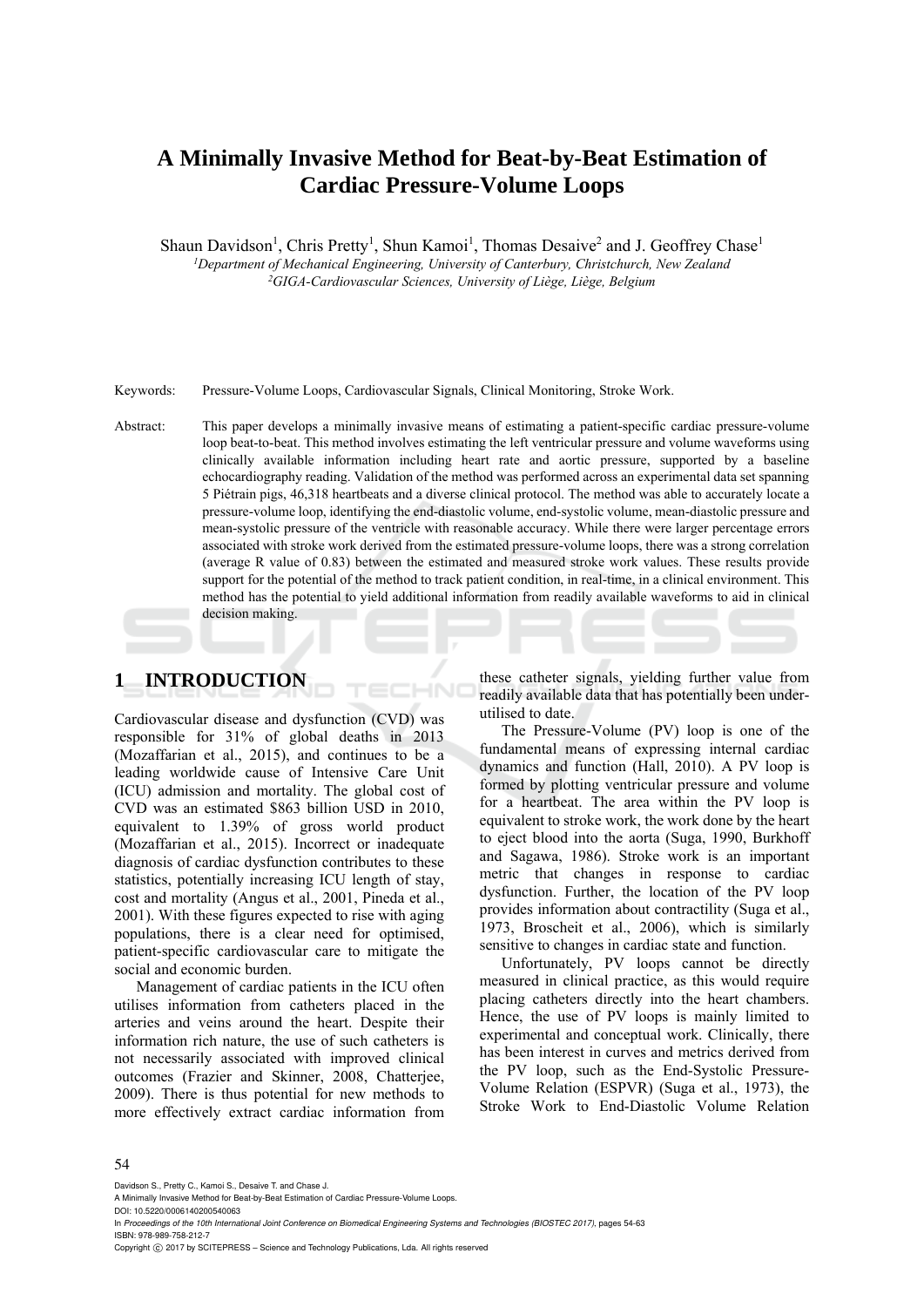(Little et al., 1989) and the *dP*/*dt*max to End-Diastolic Volume Relation (Little, 1985).

Accordingly, there has been various work towards clinically estimating these relationships and their associated properties. However, these methods typically focus on individual components such as ESPVR (Senzaki et al., 1996, Chen et al., 2001), End-Diastolic Pressure Volume Relation (EDPVR) (Klotz et al., 2006) or Preload Recruitable Stroke Work (PRSW) (Karunanithi and Feneley, 2000, Lee et al., 2003), as such they fail to provide the comprehensive and unified set of information about cardiac dynamics provided by a PV loop. Further, these methods typically rely on continuous echocardiography, which is not practical for ICU wide implementation due to the current cost of these systems (Ferrandis et al., 2013). There has been little work associated with noninvasive estimation the PV loop itself to date.

This paper presents a novel method of noninvasively estimating the beat-by-beat PV loop. The method combines simple physiological assumptions with clinically available catheter waveforms to individually estimate the pressure and volume components of the PV loop. Clinically feasible measurements mean the method has the potential for real-time implementation at the bedside, without additional invasive instrumentation. These PV loops could be used to provide additional, patient specific information on intra-beat behaviour and inter-beat variation in the functioning of the heart.

# **2 METHODS AND ANALYSIS**

## **2.1 Proposed Method**

The left ventricular PV loop is generated from two waveforms, the left ventricular pressure  $(P_k)$  and left ventricular volume  $(V<sub>l</sub>)$ . Both waveforms can be directly measured, but doing so is not clinically feasible (Kastrup et al., 2007). The proposed method approximates these two waveforms  $(P_{lv}, V_{lv})$  using three inputs, as shown in Fig. 1 Two of these inputs, a continuously sampled aortic pressure waveform (*Pao*) and heart rate (*HR*), are typically available in a modern ICU. The third input, baseline End-Systolic (*Ves*) and End-Diastolic (*Ved*) Volume, may be clinically obtained from a brief echocardiography reading, which is increasingly clinically available (Vieillard-Baron et al., 2008). The continuous pressure measurement (*Pao*), situated directly downstream from the ventricle, is an effective basis to estimate  $P_{lv}$ . However, there is no similar measurable volume waveform from which to estimate

 $V_{lv}$ , resulting in the relative complexity of the shaded region in Fig. 1.



Figure 1: Summary flowchart of the proposed method.

This method encompasses the estimation of two output waveforms  $(V<sub>l</sub>, P<sub>l</sub>)$  using one input waveform (*Pao*). It is important to note that this goal can only be effectively accomplished because all three waveforms  $(P_{lv}, V_{lv}, P_{ao})$  consist of different regions of behaviour governed by different physiological phenomena, and have been extensively characterised (Hall, 2010). More specifically, these three waveforms are both rich in information and heavily interconnected.

## **2.1.1 Estimating** *Plv* **from** *Pao*

The aortic valve separates the left ventricle (upstream) from the aorta (downstream). The valve opens during systole, as blood is ejected from the ventricle into the aorta, and closes during diastole, while the ventricle fills. Provided aortic valve resistance is negligible,  $P<sub>lv</sub>$  can be assumed to be equivalent to *Pao* while the aortic valve is open (Section P.1, Fig 2), subject to a slight phase lag  $(\delta)$ .



Figure 2: Estimating left ventricular pressure, note *Pao* has been shifted left by *δ*.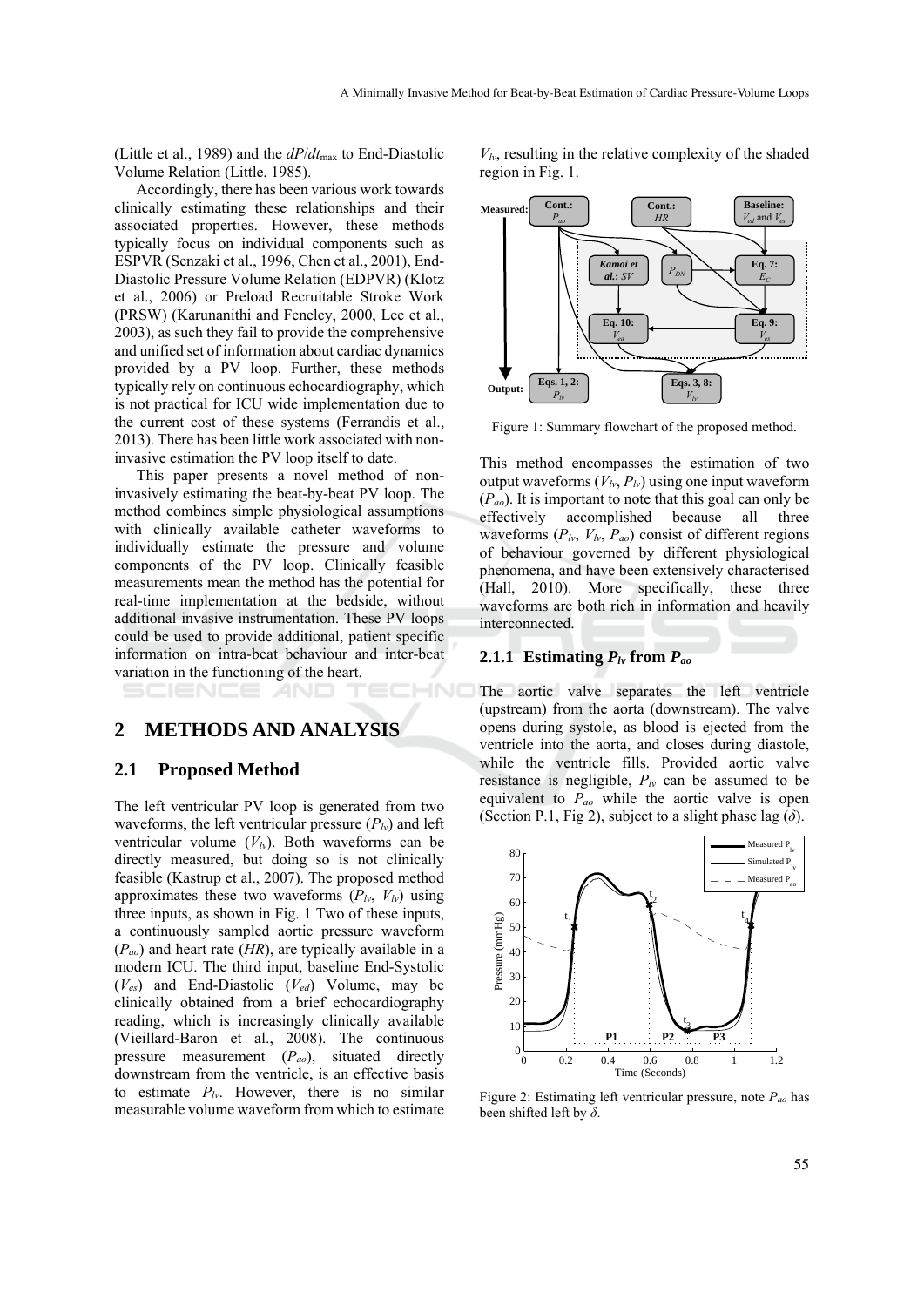When the aortic valve is closed during diastole, *Pao* and *Plv* diverge significantly. However, as the ventricle relaxes and fills during diastole, its behaviour in this region is largely passive (Hall, 2010). Diastolic  $P<sub>lv</sub>$  was thus approximated using a pair of generic exponential functions. The first simulates ventricular relaxation during early diastole (Section P. 2, Fig. 2) to a fixed baseline pressure. The second captures the beginning of ventricular contraction in late diastole-early systole (Section P. 3, Fig. 2). Atrial behaviour is neglected in this model.

Per Fig. 2,  $P_{lv}$  for the  $n_{th}$  heartbeat is thus defined:

$$
t_1 = t \left(\frac{dP_{ao}}{dt}_{max}\right)_n \tag{1a}
$$

$$
t_2 = t \left(\frac{dP_{ao}}{dt_{min}}\right)_n \tag{1b}
$$

$$
t_4 = t \left(\frac{dP_{ao}}{dt}_{max}\right)_{n+1} \tag{1c}
$$

$$
t_3 = 0.62t_2 + 0.38t_4 \tag{1d}
$$

$$
P_{lv}(t)
$$
\n
$$
= \begin{cases}\nP_{ao}(t_1 + \delta < t < t_2 + \delta) \\
6 + (P_{ao}(t_2) - 6)e^{-17.5(t - t_2)} & t_2 \\
P_{lv}(t_3) + (P_{ao}(t_4) - P_{lv}(t_3))e^{37.5(t - t_4)} & t_3\n\end{cases} \tag{2}
$$

where:  $\delta = 0.008$ s

#### 2.1.2 Estimating  $V_{lv}$  from  $P_{ao}$  and HR

Estimating  $V_{\nu}$  is significantly more complicated than  $P_{lv}$  due to the lack of volume or flow information readily available from typical clinical instrumentation.  $V_{lv}$  was estimated by selecting a generic waveform and then locating the timing and magnitude of the peaks and troughs of this waveform on a beat-by-beat basis. The generic waveform consisted of a piecewise sine wave broken down into two sections: systole (Section V. 1, Fig. 3) and diastole (Section V. 2, Fig. 3), with a 90° phase shift at the beginning of systole. While the underlying behaviour of the ventricle might be better represented by a series of exponentials (Hall, 2010), the use of sine waves achieves a similar results in Fig. 3, while requiring considerably fewer variables.

To locate the waveform peaks and troughs, six points per heartbeat are required  $(t_1, t_2, t_3, t_4)$  and  $(V_{ed})_n$ ,  $(V_{es})_n$ ,  $(V_{ed})_{n+1}$ ). The timing associated with systole start  $(t_1)$ , systole end  $(t_2)$ , and diastole end  $(t_3)$  are readily determined from the aortic pressure waveform (Fig. 3):



Figure 3: Estimating left ventricular volume.

$$
t_1 = t(P_{aomin})_n \tag{3a}
$$

$$
t_2 = t(P_{DN})_n \tag{3b}
$$

$$
t_3 = t(P_{aomin})_{n+1}
$$
 (3c)

Finding the magnitude of these peaks and troughs is more involved. For a given heartbeat, stroke volume (*SV*) can be approximated from the aortic waveform per (Kamoi et al., 2014), relating *Ves* and *Ved*. The End-Systolic PV Relation (ESPVR) can be used to find *Ves* (Sagawa, 1981):

$$
P_{es} = E_{es} \times (V_{es} - V_0) \tag{4}
$$

where  $E_{es}$  is the end-systolic elastance and  $V_0$  is the ventricular volume at zero pressure. Eq. 4 can be rewritten:

$$
P_{DN} = E_{es} \times (V_{es} - V_d) \tag{5}
$$

where this change is justified by:

• The pressures in the ventricle and aorta, as previously mentioned, can be assumed to be similar while the aortic valve is open, thus  $P_{DN}$  can be used a surrogate for *Pes*

•  $V_d$  and  $V_0$  have similar physiological definitions and values, and the two are frequently used interchangeably (Sagawa, 1981, Stevenson et al., 2012b, Stevenson et al., 2012a). It is possible to approximate baseline  $V_d$  as a fixed percentage of baseline *Ves* (Davidson et al., 2016), which is available during the initial echocardiographic reading.  $V_d$  is known to change with condition, but such changes cannot be captured without additional echocardiography readings. While such intermittent measures are feasible,  $V_d$  is fixed at its baseline value in this study.

$$
V_d = 0.48 \times V_{es} \tag{6}
$$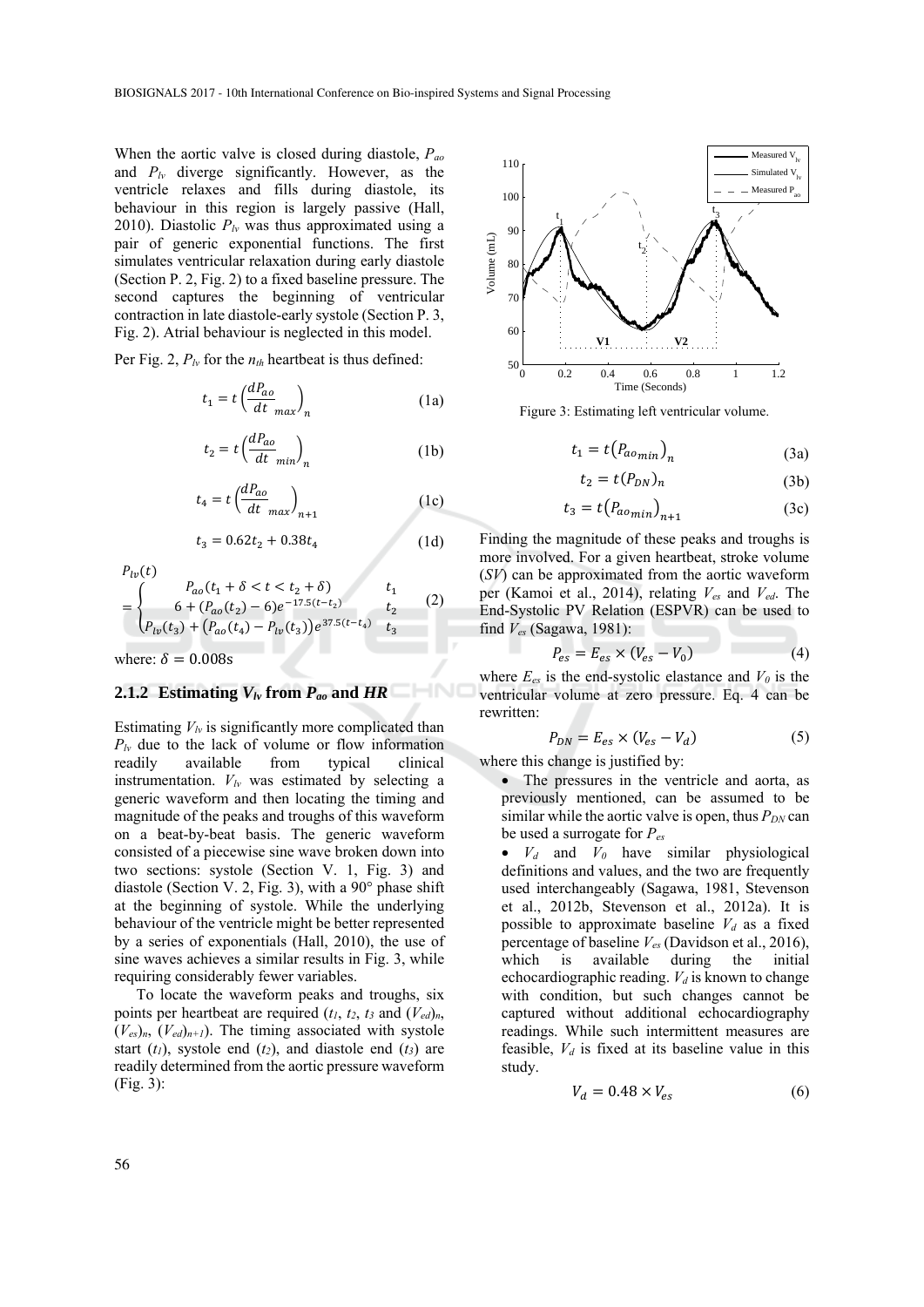Finally, it is necessary to account for *Ees*, which changes in response to loading conditions (Burkhoff et al., 1993, Baan and Van Der Velde, 1988) and contractility (Suga et al., 1973). To approximate these changes, Eq. 5 is modified:

$$
P_{DN} = (E_c \times HR^3) \times (V_{es} - V_d) \tag{7}
$$

where  $E_{es}$  is approximated as a function of heart rate (*HR*) and a coefficient (*EC)*. A single term power relation was selected as it can be explicitly defined during the echocardiography calibration, and provides reasonable effective tracking for the data set presented here. Changes in both *Ees* and *HR* are staple cardiovascular system responses to most changes in conditions (Hall, 2010). As heart rate is continuously monitored in most modern ICUs, it provides an easily obtained, but only partial, indication of cardiovascular system response to inform an approximated elastance. Further supporting evidence is provided in the validation and discussion of results.

During the echocardiography calibration, measurements for  $P_{DN}$ , *HR* and  $V_{es}$  are available (Lang et al., 2015). Thus, a constant value for  $E_C$  can be defined (Eq. 7), enabling beat-by-beat approximation of *Ees* and thus *Ves*. The beat-to-beat ventricular volume can thus be estimated:

$$
V_{lv}(t)
$$

$$
= \begin{cases} (V_{ed})_n + ((V_{es})_n - (V_{ed})_n) \sin\left(\frac{\pi(t - t_1)}{2(t_2 - t_1)}\right) & t_1 < t < t_2 \\ (V_{es})_n - ((V_{ed})_{n+1} - (V_{es})_n) \left(\frac{1}{2} \cos\left(\frac{\pi(t - t_2)}{(t_3 - t_2)}\right) - \frac{1}{2}\right) & t_2 < t < t_3 \end{cases}
$$
(8)

where:

$$
V_{es} = \frac{P_{DN}}{(E_c \times HR^3)} + V_d \tag{9}
$$

$$
V_{ed} = V_{es} + SV \tag{10}
$$

#### **2.1.3 Summary of Proposed Method**

The overall derivation of the driver function, also in Fig. 1, can be summarised:

# **Initially or Intermittently:**

- 1. Calculate  $V_d$  using Eq. 6 and baseline  $V_{es}$
- 2. Calculate *EC* using Eq. 7, *PDN*, *HR* and baseline *Ves*

#### **Every heartbeat:**

- 1. Simulate *Plv* using Eq. 1, Eq. 2 and *Pao*
- 2. Determine  $V_{es}$  using Eq. 9,  $P_{DN}$ , HR and  $E_C$
- 3. Determine *SV* using (Kamoi et al., 2014) and *Pao*
- 4. Determine *Ved* using Eq. 10, *Ves* and
- 5. Simulate *Vlv* using Eq. 3, Eq. 8, *Pao*, *Ves* and *Ved*
- 6. Use  $P_{lv}$  and  $V_{lv}$  to generate the PV loop

#### **2.2 Analysis and Validation**

The performance of the proposed method was evaluated over an experimentally gathered data set, consisting of continuously measured method inputs  $(P_{ao})$  and outputs  $(V_{lv}, P_{lv})$ . This data set allowed validation of the ability of the method to individually estimate  $P_{lv}$  and  $V_{lv}$ , as well as validation of the overall method through comparisons between estimated and directly measured PV loops. The data set includes a total of 46,318 heartbeats across 5 Piétrain pigs, measured across a clinical protocol designed to provide diverse cardiac conditions.

#### **2.2.1 Experimental Procedure**

Five male, pure Piétrain pigs weighing between 18.5 and 29 kg were subject to a protocol approved by the Ethics Commission for the Use of Animals at the University of Liège, Belgium. The pigs were sedated, anaesthetised and mechanically ventilated (GE Engstrom CareStation) with a baseline positive endexpiratory pressure (PEEP) of  $5 \text{ cm}H_2O$ . The heart was accessed via a median sternotomy, and an admittance PV catheter (Transonic, NY, USA) with a sampling rate of 250 Hz inserted into the left ventricle. Proximal aortic pressure was continually sampled using a pressure catheter (Transonic, NY, USA) with a sampling rate of 250 Hz.

To ensure a diverse range of cardiac states was exhibited, several procedures were performed:

- A single infusion of endotoxin (lipopolysaccharide from E. Coli, 0.5 mg/kg injected over 30 minutes) to induce septic shock, which drives a change in afterload conditions and is associated with a large variety of effects including an inflammatory response and capillary leakage that may lead to hypovolemia, global tissue hypoxia and cardiac failure (Nguyen et al., 2006).
- Several PEEP driven recruitment manoeuvres (RMs), both pre- and post- endotoxin infusion, which drive a change in preload conditions and are typically associated with a decrease in mean blood pressure and cardiac output (Jardin et al., 1981).
- $1 4$  infusions of 500 mL saline solution over 30 minute periods, pre- and post- endotoxin infusion, simulating fluid resuscitation therapy, a key component of hemodynamic resuscitation in patients with severe sepsis, which itself results in a change in circulatory volume (Vincent and Gerlach, 2004).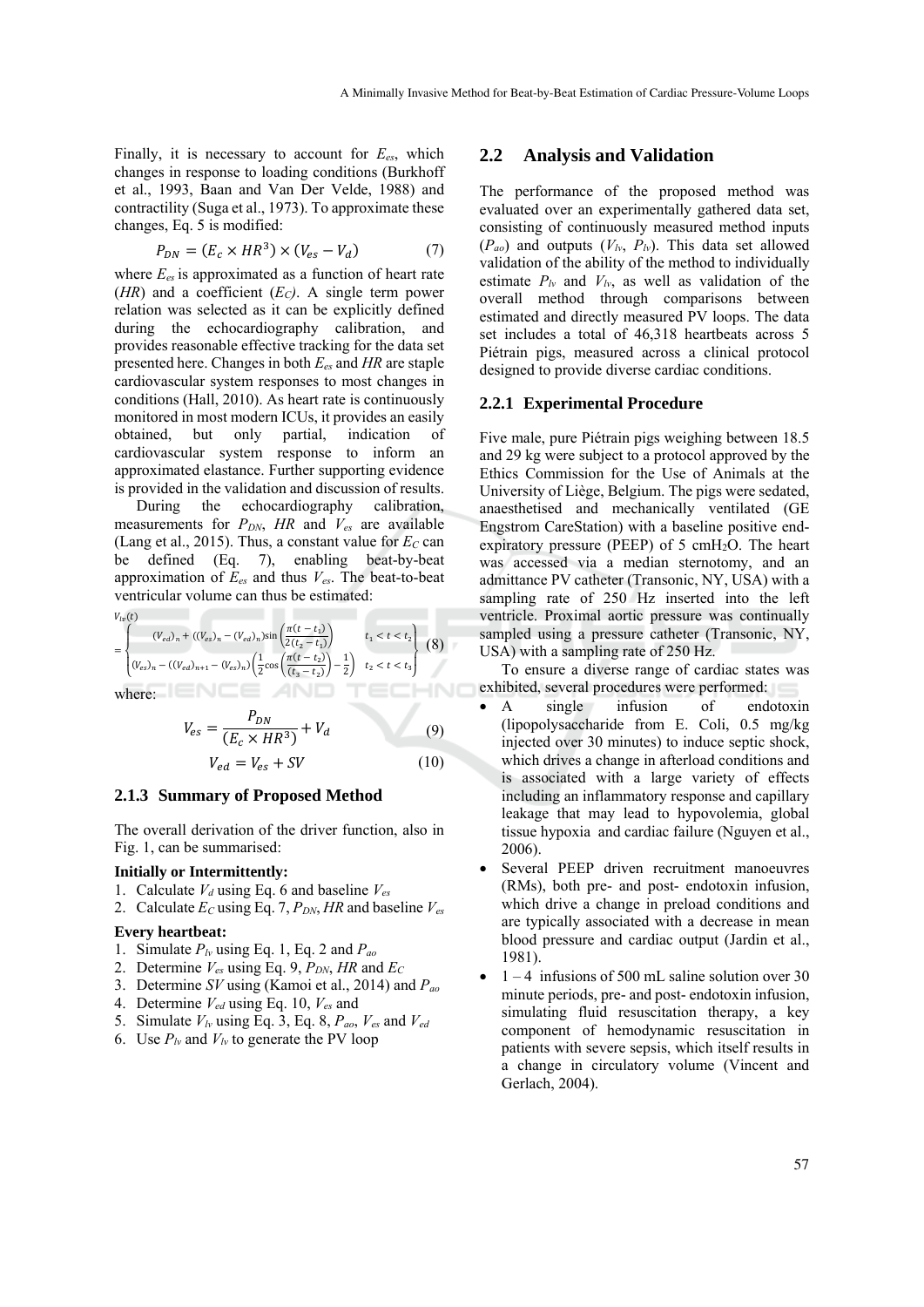## **2.2.2 Model Validation**

The overall method presented here is designed to simulate the left ventricular PV loop beat-by-beat, without requiring additionally invasive instrumentation of the heart or continuous real-time image-based monitoring, neither of which is clinically or ethically feasible in care. As such, validation of the method relies on comparison of the simulated PV loop to the invasively measured, 'true' PV loop.

The important information contained in a PV loop can be broadly broken down into its shape and enclosed area, as well as the absolute (*P, V*) position of the loop. Comparison of the estimated and measured PV loops thus encompasses several metrics:

- **Mean Pressures:** A comparison between measured and estimated mean systolic and diastolic pressures for each heartbeat  $(P_{sys}, P_{dia})$ .
- **Volumes:** A comparison between the measured and estimated end-systolic volume (*Ves*) and end-diastolic volume (*Ved*) for each heartbeat.
- **Stroke Work:** A comparison of the area enclosed within a given pressure volume loop.

Each comparison involves an evaluation of the beat-by-beat percentage errors between the measured and estimated values of the relevant metric. Estimated stroke work values were also compared to stroke work approximated by equation:

$$
SW_E = SV \times MSP \tag{11}
$$

where *MSP* is the mean systolic pressure in the aorta and *SV* the stroke volume of a given heartbeat. Eq. 11 is a lumped approximation of stroke work (Klabunde, 2011). Finally, the linear correlation between the measured and simulated stroke work was evaluated using Pearson's correlation coefficients.

# **3 RESULTS**

#### **3.1 Pressure and Volume**

Per Eq. 2, the systolic pressure is primarily a function of phase shifted *Pao*, while the diastolic pressure is primarily a function of fixed waveforms. Thus, the errors presented in Table 1 provide a means to validate both the performance of the overall method, as well as the specific assumptions involved with estimating the different regions of  $P_{lv}$ . The extremely low errors for  $P_{sys}$ , with medians of 1.5-12.1% suggest that, as would be physiologically expected, *Pao* provides an effective estimate for systolic

ventricular pressure. The errors associated with *Pdia* are somewhat higher, but it should be noted that these are percentage errors and values for  $P_{dia}$  are often an order of magnitude smaller than those of *Psys*. As such, median errors ranging from 6.4-23.8% for generic exponential functions still imply the method is functioning reasonably effectively.

Table 1: Percentage errors associated with pressure estimation, median  $(25<sup>th</sup>$  percentile – 75<sup>th</sup> percentile).

| Pig              | Abs. Error: Mean-                                            | Abs. Error: Mean-      |
|------------------|--------------------------------------------------------------|------------------------|
|                  | Diastolic Pressure $(P_{dia})$ Systolic Pressure $(P_{sys})$ |                        |
| Pig1             | $23.3\% (8.5 - 30.7)$                                        | $7.1\% (4.8 - 10.4)$   |
| Pig2             | $6.4\%$ (2.9 – 12.9)                                         | $1.5\% (0.6 - 2.6)$    |
| Pig <sub>3</sub> | $13.4\% (5.8 - 19.8)$                                        | $1.7\%$ $(1.1 - 2.6)$  |
| Pig4             | $17.4\%$ $(12.8 - 26.2)$                                     | $12.1\% (10.1 - 13.7)$ |
| $\text{Pig } 5$  | $23.8\%$ (14.9 – 31.2)                                       | $2.2\%$ $(1.3 - 4.2)$  |
| Average          | $16.9\% (9.0 - 24.2)$                                        | $4.9\%$ $(3.6 - 6.7)$  |

Per Eq. 8, the end-systolic volume is a function of a variety of assumptions made in deriving a modified ESPVR (Eq. 7). Thus the errors presented in Table 2 serve as an excellent means of validating this body of assumptions. The end-diastolic volume, per Eq. 10, combines the assumptions made in deriving  $V_{es}$  with those made in deriving *SV* as in (Kamoi et al., 2014). The results in Table 2 thus provide a means of approximating the contribution to error of the various assumptions and equations involved in estimating  $V_{\nu}$ . The errors associated with *Ves* are low, with median values ranging from 2.0-6.6%. This result implies that the assumptions concerning simulating *Ees* using *HR* and *Vd* using baseline *Ves* are, at least, effective over the data set evaluated. The errors for *Ved* are slightly greater, with medians ranging from 4.5-13.2%. This error is still within a very acceptable level, especially when one considers it combines error contributions from estimation of both *Ves* and *SV.* Overall, the results in Tables 1 and 2 suggest the method is able to effectively locate a PV loop.

Table 2: Percentage errors associated with pressure estimation, median  $(25<sup>th</sup>$  percentile – 75<sup>th</sup> percentile).

|                  | Abs. Error: End-      | Abs. Error: End-                                           |
|------------------|-----------------------|------------------------------------------------------------|
| Pig              |                       | Systolic Volume ( $V_{es}$ ) Diastolic Volume ( $V_{ed}$ ) |
| Pig1             | $2.0\%$ (1.0 – 3.3)   | $4.5\%$ $(1.5 - 8.8)$                                      |
| Pig2             | $6.6\%$ $(4.4 - 9.9)$ | $13.2\% (4.9 - 17.5)$                                      |
| Pig <sub>3</sub> | $4.5\% (2.6 - 7.6)$   | $6.2\%$ $(2.9 - 12.0)$                                     |
| Pig4             | $4.7\%$ $(2.2 - 8.1)$ | $5.6\% (3.1 - 11.0)$                                       |
| Pig <sub>5</sub> | $4.3\% (2.5 - 8.1)$   | $5.3\% (3.0 - 9.9)$                                        |
| Average          | $4.4\%$ $(2.5 - 7.4)$ | $7.0\%$ $(3.1 - 11.8)$                                     |

### **3.2 Stroke Work**

Table 3 presents the percentage errors in stroke work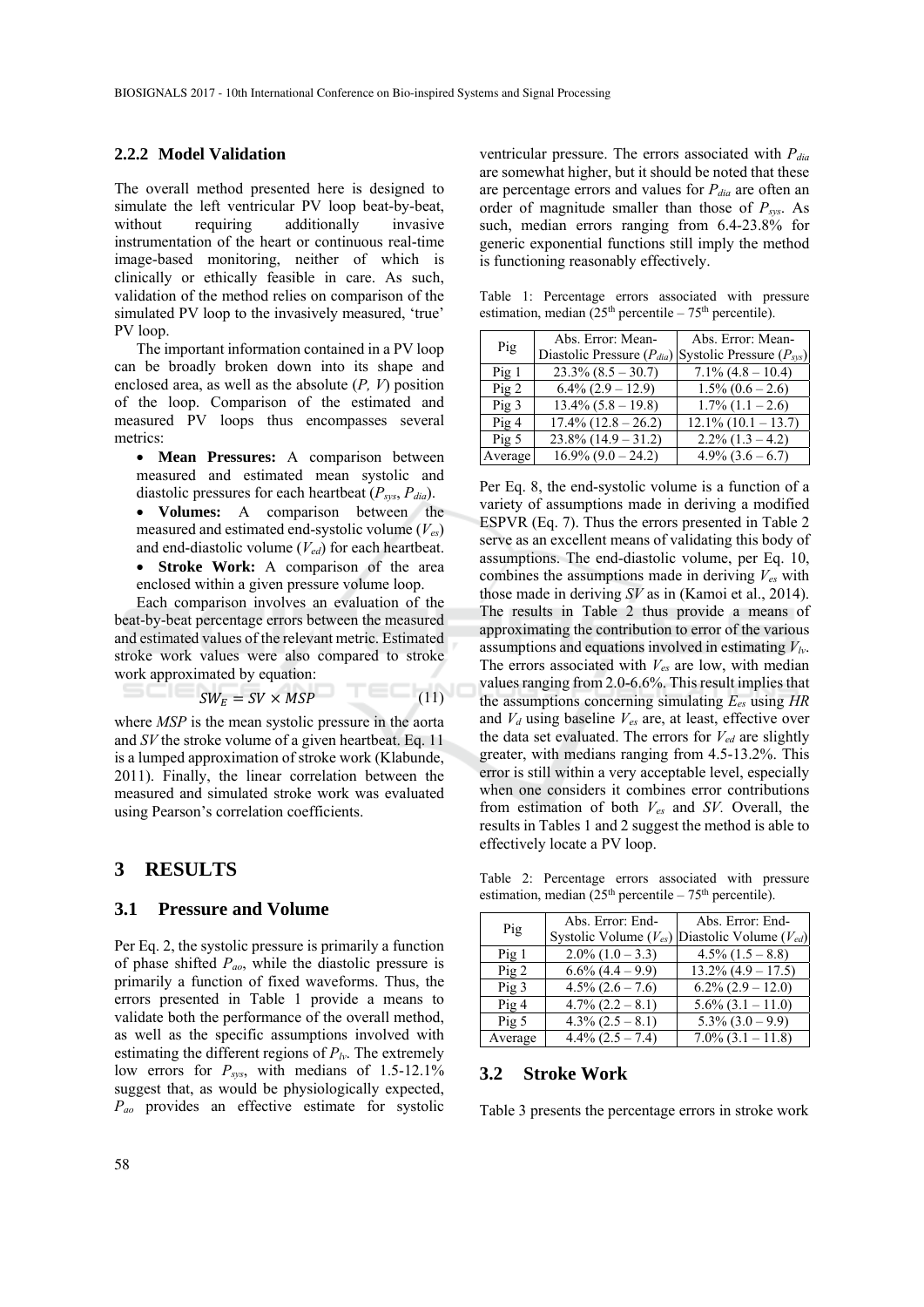for different approximations compared to stroke work derived from the directly measured  $V_{lv}$  and  $P_{lv}$ waveforms. Estimated stroke work represents stroke work derived from the estimated PV loop, while simplified stroke work uses Eq. 11. As highlighted by the bolded values, the estimated method produced lower percentage errors in 11 of the 15 metrics assessed, and lower overall average error values. However, the estimated method did produce mildly higher 25<sup>th</sup> percentile and median errors for Pig 2, and significantly higher (though still relatively low)  $25<sup>th</sup>$ percentile and median errors for Pig 4.

Table 3: Percentage errors associated with stroke work estimation, median  $(25<sup>th</sup>$  percentile – 75<sup>th</sup> percentile).

| Pig              | Abs. Error: Estimated<br>Stroke Work (SWE) | Abs. Error: Simplified<br>Stroke Work $(SW_S)$ |
|------------------|--------------------------------------------|------------------------------------------------|
| Pig1             | $15.6\% (5.3 - 21.3)$                      | $30.6\% (7.5 - 39.1)$                          |
| Pig2             | $16.4\%$ (10.4 – 20.7)                     | 14.3% $(7.6 - 24.0)$                           |
| Pig <sub>3</sub> | $24.6\%$ $(12.4 - 42.9)$                   | $43.1\% (22.5 - 67.6)$                         |
| Pig4             | $41.2\%$ $(14.2 - 61.1)$                   | $57.4\% (25.0 - 74.8)$                         |
| Pig <sub>5</sub> | $20.8\%$ (17.5 – 55.6)                     | $8.9\%$ $(4.7 - 96.4)$                         |
| Average          | $23.6\%$ $(12.0 - 40.3)$                   | $30.9\%$ (13.5 – 60.4)                         |



Figure 4: Correlation plots for estimated and measured stroke work.

Fig. 4 presents correlation plots between the

estimated and directly measured stroke work. The correlation coefficients are generally high, with an average of  $R = 0.83$ . The exception to this is Pig 2, with a correlation coefficient of just  $R = 0.58$ . Regardless, these results show a generally strong link in trends between simulated and measured stroke work values, combined with the improvement in percentage error values over a current approximation method in Table 3, provide support for the applicability of this method.

Fig. 5 presents a set of example measured and estimated PV loops for each of the 5 pigs. The three PV loops presented for each pig are designed to provide examples representative of  $25<sup>th</sup>$  percentile, median and 75th percentile error for that pig. As can be seen from these example PV loops, the method does a reasonable job of capturing the range of distinct shapes the PV loop assumes as condition and subject changes. Additionally, in support of the results in Tables 1 and 2, the method locates the PV loops with relative accuracy, even when stroke work errors are relatively high.

# **4 DISCUSSION**

## **4.1 Pressure and Volume**

The pressure and volume results summarised in Tables 1 and 2 provide both a means of validating the ability of the method to correctly locate the PV loop, as well as a means of validating various model assumptions and evaluating their contribution to error. The low errors for *Psys* in Table 1 suggest the phase shifted *Pao* effectively simulates systolic ventricular pressure, and this 'edge' of the PV loop is effectively captured. The higher errors for  $P_{dia}$  in Table 1 are expected due to the generic nature of the exponentials used to simulate systolic ventricular pressure. However, given the relatively low magnitude of these values, the 6.4-23.8% median errors observed do not correspond to a significant absolute deviation in this 'edge' of the PV loop.

Estimation of  $V_{lv}$  was significantly more challenging. However, the errors in Table 3 are very comparable to those presented in Tables  $1 - 2$ . Errors associated with *Ves* are relatively low, with medians of 2.0-6.6%. These low values are important, because  $V_{es}$  is a product of both the assumption that  $V_d$  can be approximated from baseline *Ves* (Eq. 6) and that elastance can be approximated as a function of *HR* (Eq. 7), both of which are significant assumptions.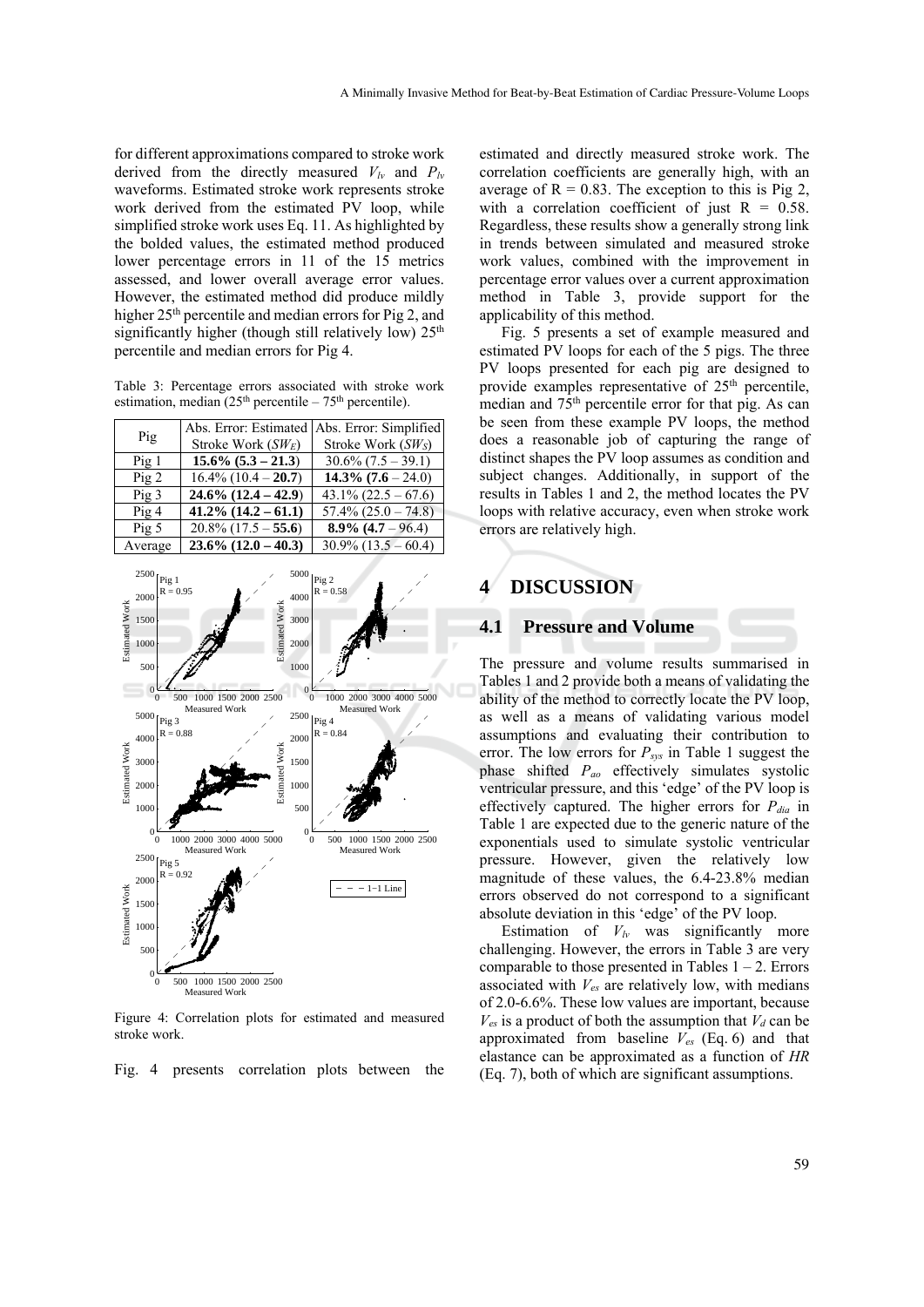

Figure 5: Example measured and estimated PV loops for different error quartiles from all 5 pigs.

Errors associated with *Ved* are slightly larger, with medians 4.5-13.2%. These results are very acceptable considering they combine the error contributions from the method of deriving *Ves* with the error contributions from estimating *SV* per (Kamoi et al.,

2014). Regardless, all of the specified errors appear well within acceptable margins, suggesting the method should be able to accurately locate the PV loop.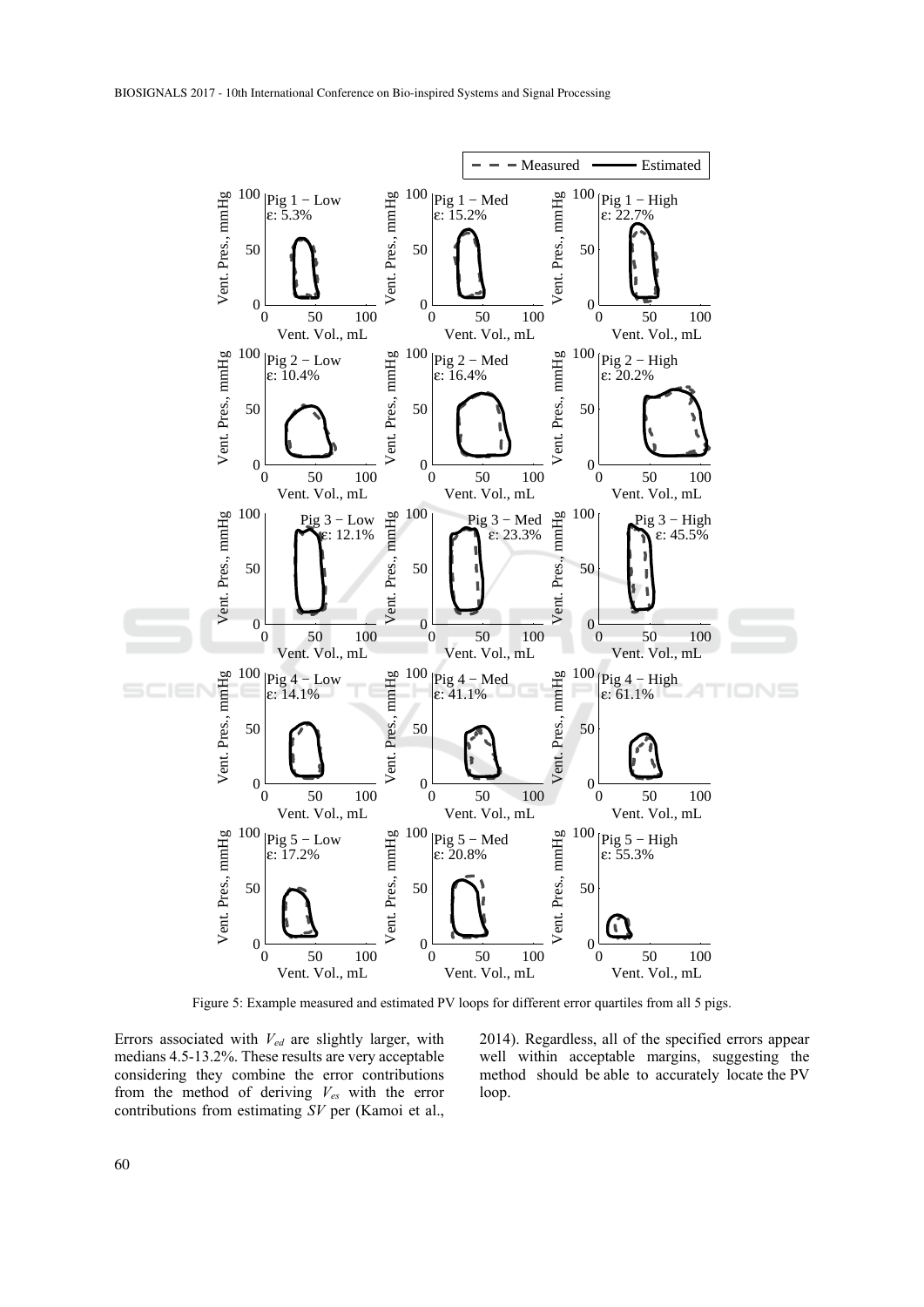It is still important to note the assumptions made, specifically in Eq. 7, represent a significant simplification of actual cardiac behaviour. The power function used to estimate  $E_{es}$  from HR attempts to capture the sympathetic component of cardiac system response. Inevitably, though this sympathetic relationship varies between individuals, accounted for here by calibration, and with changes in condition and time. While this approximation has been shown to remain effective across the progression of sepsis in the data set presented, further validation is desired.

Existing work has been performed on estimating the ESPVR (Chen et al., 2001) and EDPVR (Klotz et al., 2006) using single-beat methods and echocardiography. However, these methods broadly require continuous echocardiography, relying on continuous stroke volume and ejection fraction information, which is cost prohibitive for implementation ICU wide (Ferrandis et al., 2013). In contrast, the method presented here utilises only a short echocardiography calibration, allowing sharing of equipment, and is independent of continuous stroke volume or ejection fraction measurements. Other supplementary measurements are also frequently required such as arm cuff pressures (Chen et al., 2001). Finally, these methods focus on presenting a single relationship rather than the unified set of cardiac dynamic information provided by a PV loop.

# **4.2 Stroke Work**

The stroke work percentage errors in Table 3 compare two methods of approximating stroke work to directly measured stroke work. Estimated stroke work, from the estimated PV loop, exhibited notable errors, with medians of 15.6-41.2%. These errors, while nonnegligible, still represent an improvement over the errors associated with a simplified stroke work metric in Eq. 11 in 11 of 15 quartiles evaluated. Overall, the average 25th percentile, median and 75th percentile errors were also reduced.

TECHNO

The correlation plots in Fig. 4 show estimated stroke work effectively captured trends in the measured stroke work. The average R value was 0.83, representing a strong correlation. These strong correlation coefficients, which are sustained over a variety of significant changes in subject condition, suggest the method can effectively be used to track changes in stroke work. This outcome is of major importance when monitoring patients.

There is some discrepancy between the low error values in Tables  $1 - 2$  and high correlation coefficients in Fig. 4, which imply the method is

effectively simulating PV loops, and the relatively high error values in Table 3, suggesting the opposite. The most likely explanation is that while points are located correctly, the generic waveforms do not always effectively match the contours of the measured waveforms. This outcome is somewhat expected due to the simplicity of the method and its minimal data input requirements

The example PV loops provided in Fig. 5 show that the method is able to capture the general shape and position of the driver function relatively effectively. The examples in Fig. 5 cover 25<sup>th</sup> percentile, median and 75<sup>th</sup> percentile absolute percentage error in stroke work estimation. As such, they show that, even at relatively high percentage errors, the method is still able to provide a relatively effective approximation of the shape and position of the PV loop. This, combined with the high R values in Fig. 4 suggest the method can consistently provide an indicator of relative if not necessarily absolute patient condition.

The positive bias in some cases (Pig 2) and negative bias in others (Pigs 3 and 4) suggests the approximation does an overall reasonable job of estimating central behaviour, but is unable to capture the variety of subject-specific cardiac waveforms that can occur. That this bias seems clustered suggests it is due to each individual having a waveform shape that does not necessarily change significantly over their time monitored, but also does not conform to a sine wave. It may be possible to capture this baseline ventricular waveform during the echocardiography calibration, and use it instead of sine waves to simulate  $V_{lv}$  continuously. This approach would capture of this 'characteristic' subject-specific behaviour and add more detail to the method inputs to overcome this issue.

There exist single-beat methods to estimate Preload Recruitable Stroke Work (PRSW), which has been shown to have a strong correlation with measured stroke work, using non-invasive measurements and echocardiography (Karunanithi and Feneley, 2000). This approach was shown to perform well using invasive measurements in dogs (Karunanithi and Feneley, 2000). Invasive validation on humans showed similarly strong performance, but use of non-invasive measurements resulted in a fall in correlations between the estimated and measured PRSW to  $R = 0.66$  (associated percentage errors aren't reported) (Lee et al., 2003), lower than the method presented here  $(R = 0.83)$ . Further, this method requires more expensive, continuous echocardiography (Ferrandis et al., 2013), as opposed a short echocardiography calibration. Finally, this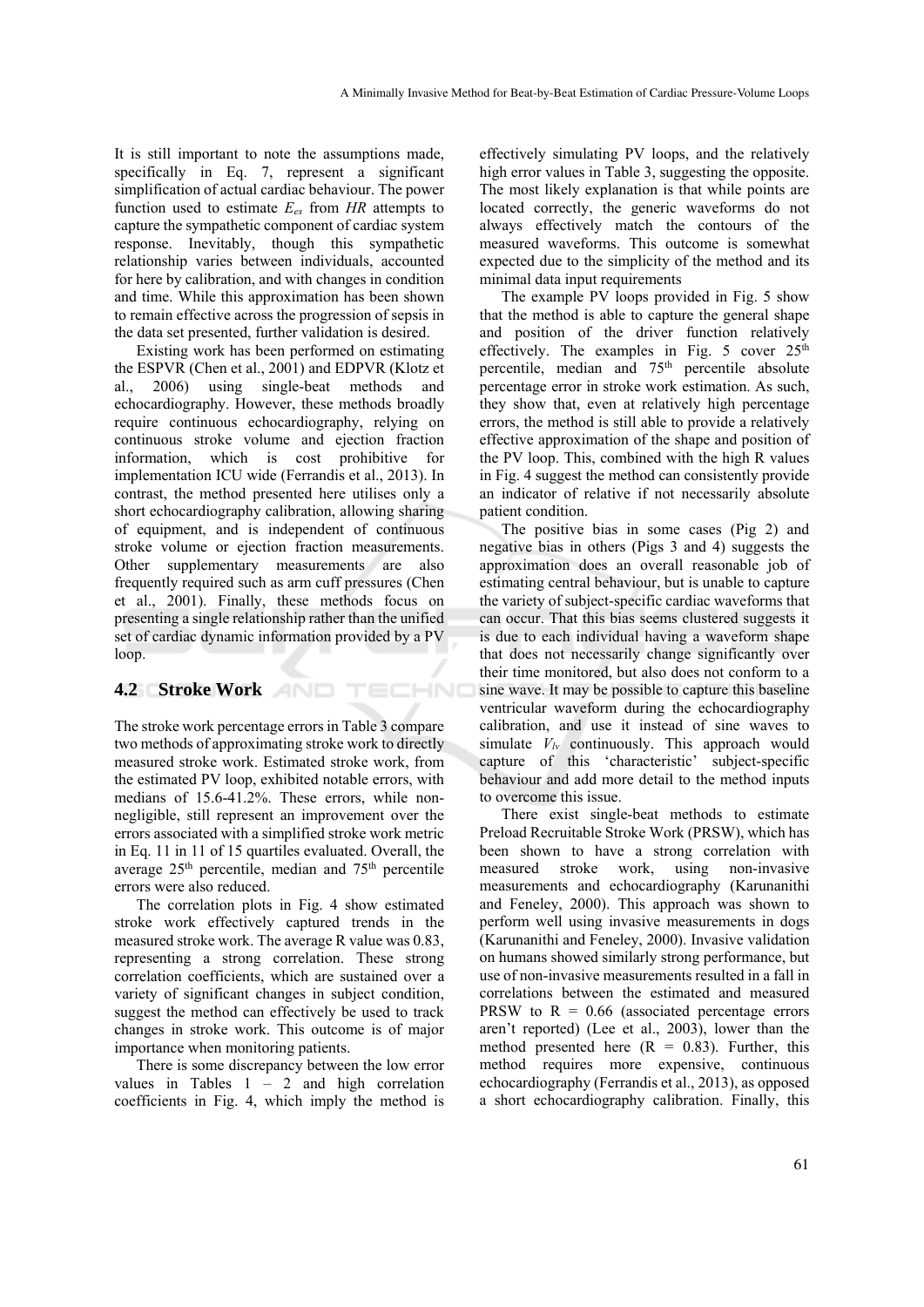method does not provide the unified set of absolute pressure, volume and P-V contour information provided by the method presented here.

Overall the errors in Tables  $1 - 2$  suggest the method can be used to correctly locate a PV loop. The high correlation coefficients in Fig. 4 suggest the method can be used to effectively track changes in patient stroke work, and thus patient condition. Further, the method provides a reduction in errors associated with approximating stroke work in 11 of 15 assessed quartiles compared to a current method. It also provides an additional detailed plot, as opposed to a single lumped metric value. These overall outcomes provide a body of support for the validity and utility of the method.

# **4.3 Limitations**

There are several limitations to this study that should be considered. First, it relies on a short initial calibration period of approximately 100 beats, during which echocardiography or similar is required. While echocardiography equipment is becoming more available in the modern ICU (Vieillard-Baron et al., 2008), and this process is non-invasive, this requirement still prevents full implementation of the method without a modest additional clinical workload using normal ICU instrumentation.

It addition, the data presented in this study is the product of a single protocol, which involved a single, but complex and varied (Nguyen et al., 2006), condition (sepsis), and several standardised interventions. This data set encompasses a range of subjects and behaviour, covering the full progression a healthy cardiac system to cardiac failure, including clinically standard ventilation and fluid interventions. However, there are a much larger range of possible cardiac conditions. The method would thus benefit from testing using different protocols involving different cardiac conditions. However, the overall physiology and assumptions used to develop this method would be largely expected to generalise to other cardiac conditions, as no condition or intervention specific assumptions are made.

Finally, the method requires validation in human subjects. However, a number of similar studies on single-beat approximations of cardiac dynamics have compared human and animal dynamics and found strong similarities between them (Karunanithi and Feneley, 2000, Lee et al., 2003, Klotz et al., 2006). This suggests the method, which is built on similar principles and encompasses the same physical system, should transfer effectively to human physiology.

# **5 CONCLUSIONS**

A minimally invasive method for estimating PV loops beat-to-beat was developed. This method was validated over a cohort of 5 pure Piétrain pigs, which were subject to a protocol designed to exhibit a diverse range of cardiac states and levels of health. The method demonstrated the ability to effectively locate the four 'edges' of the PV loop, with low overall median errors for End-Systolic Volume (4.4%), End-Diastolic Volume (7.0%), Mean-Systolic Pressure (16.9%) and Mean-Diastolic Pressure (4.9%). While the method was able to accurately capture trends in stroke work (average R value of 0.83), there were notable errors when directly estimating stroke work values (median of 23.6%). While the method requires validation in human subjects, it has promise as a means of providing additional real time insight into cardiac behaviour at a patient bedside, without requiring additionally invasive instrumentation.

# **REFERENCES**

- Angus, D. C., Linde-Zwirble, W. T., Lidicker, J., Clermont, G., Carcillo, J. & Pinsky, M. R. 2001. Epidemiology of Severe Sepsis in the United States: Analysis of Incidence, Outcome, and Associated Costs Of Care. *Critical Care Medicine,* 29**,** 1303-1310.
- Baan, J. & Van Der Velde, E. T. 1988. Sensitivity of Left Ventricular End-Systolic Pressure-Volume Relation to Type of Loading Intervention in Dogs. *Circulation Research,* 62**,** 1247-1258.
- Broscheit, J.-A., Weidemann, F., Strotmann, J., Steendijk, P., Karle, H., Roewer, N. & Greim, C.-A. 2006. Time-Varying Elastance Concept Applied To The Relation Of Carotid Arterial Flow Velocity And Ventricular Area. *Journal of Cardiothoracic and Vascular Anesthesia,* 20**,** 340-346.
- Burkhoff, D., De Tombe, P. P. & Hunter, W. C. 1993. Impact of Ejection on Magnitude and Time Course of Ventricular Pressure-Generating Capacity. *American Journal of Physiology-Heart and Circulatory Physiology,* 265**,** H899-H909.
- Burkhoff, D. & Sagawa, K. 1986. Ventricular Efficiency Predicted By an Analytical Model. *American Journal of Physiology-Regulatory, Integrative and Comparative Physiology,* 250**,** R1021-R1027.
- Chatterjee, K. 2009. The Swan-Ganz Catheters: Past, Present, and Future A Viewpoint. *Circulation,* 119**,** 147-152.
- Chen, C.-H., Fetics, B., Nevo, E., Rochitte, C. E., Chiou, K.-R., Ding, P.-A., Kawaguchi, M. & Kass, D. A. 2001. Noninvasive Single-Beat Determination of Left Ventricular End-Systolic Elastance in Humans. *Journal of the American College of Cardiology,* 38**,** 2028-2034.